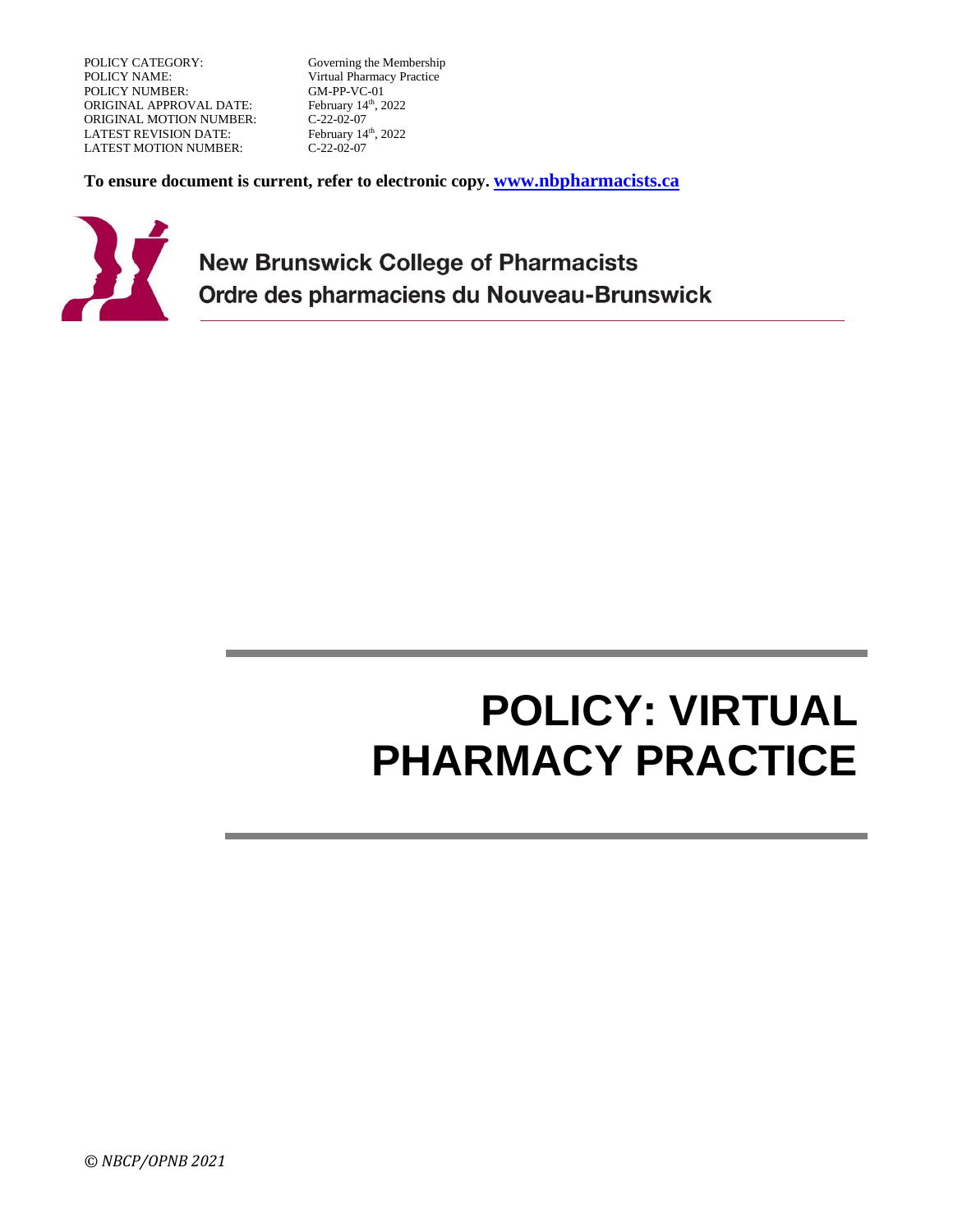#### **DEFINITIONS/ACRONYMS**

<span id="page-1-0"></span>**Anti-virus software:** Installed programs that provide a defense against malicious attacks through scanning incoming files as they are transmitted through the network.<sup>1</sup>

**Firewall:** Type of software and hardware that provides defensive protection based on a set of predetermined rules.<sup>[1](#page-1-0)</sup> Firewalls screen the incoming traffic data and utilize the rules to determine whether incoming data is harmful or safe for the user to access.<sup>[1](#page-1-0)</sup>

**Informed consent:** Process by which a patient understands the treatment benefits and risks and can therefore participate in choices about their health care. $2$ 

**Personal health information (PHI)**: Any identifying information of an individual in an oral or recorded form.<sup>3</sup> Examples of PHI include patient's Medicare number, provision of health care to patient, or the genetic information of an individual.

**Secure network:** Any network with security measures in place that help protect it from external attacks.

**Therapeutic relationship:** Partnership or alliance between the practitioner and patient formed for the purpose of optimizing the patient's medication experience.<sup>4</sup>

<span id="page-1-1"></span>**Virtual care:** Any type of patient care delivery that is provided through a source of technology and not through an in-person clinical interaction.<sup>5 6 7</sup> Virtual care can be provided through electronic communication systems like a videoconference or telephone call.

<sup>1</sup> Jang-Jaccard, J., & Nepal, S. (2014). A survey of emerging threats in cybersecurity. *Journal of Computer and System Sciences*, *80*(5), 973– 993.<https://doi.org/10.1016/j.jcss.2014.02.005>

<sup>&</sup>lt;sup>2</sup> New Brunswick College of Pharmacists. (2014). Pharmacists' Expanded Scope: Minor Ailments.

<sup>3</sup> Government of New Brunswick. (2009) Personal Health Information Privacy and Access.

<sup>4</sup> Cipolle, R., Strand, L., & Morley, P. (2012). *Pharmaceutical Care Practice: The Patient-Centered Approach to Medication Management, Third Edition* (3rd ed.). McGraw-Hill Education / Medical.

<sup>5</sup> Bhatia, R. S., Chu, C., Pang, A., Tadrous, M., Stamenova, V., & Cram, P. (2021). Virtual care use before and during the COVID-19 pandemic: a repeated cross-sectional study. *CMAJ Open*, *9*(1), E107–E114.<https://doi.org/10.9778/cmajo.20200311>

<sup>6</sup>Greenhalgh, T., Vijayaraghavan, S., Wherton, J., Shaw, S., Byrne, E., Campbell-Richards, D., Bhattacharya, S., Hanson, P., Ramoutar, S., Gutteridge, C., Hodkinson, I., Collard, A., & Morris, J. (2016). Virtual online consultations: advantages and limitations (VOCAL) study. *BMJ Open*, *6*(1), e009388[. https://doi.org/10.1136/bmjopen-2015-009388](https://doi.org/10.1136/bmjopen-2015-009388)

<sup>7</sup> Canada Health Infoway. (n.d.). *Virtual Care | Canada Health Infoway*. Retrieved November 10, 2021, from [https://www.infoway](https://www.infoway-inforoute.ca/en/digital-health-initiatives/virtual-care)[inforoute.ca/en/digital-health-initiatives/virtual-care](https://www.infoway-inforoute.ca/en/digital-health-initiatives/virtual-care)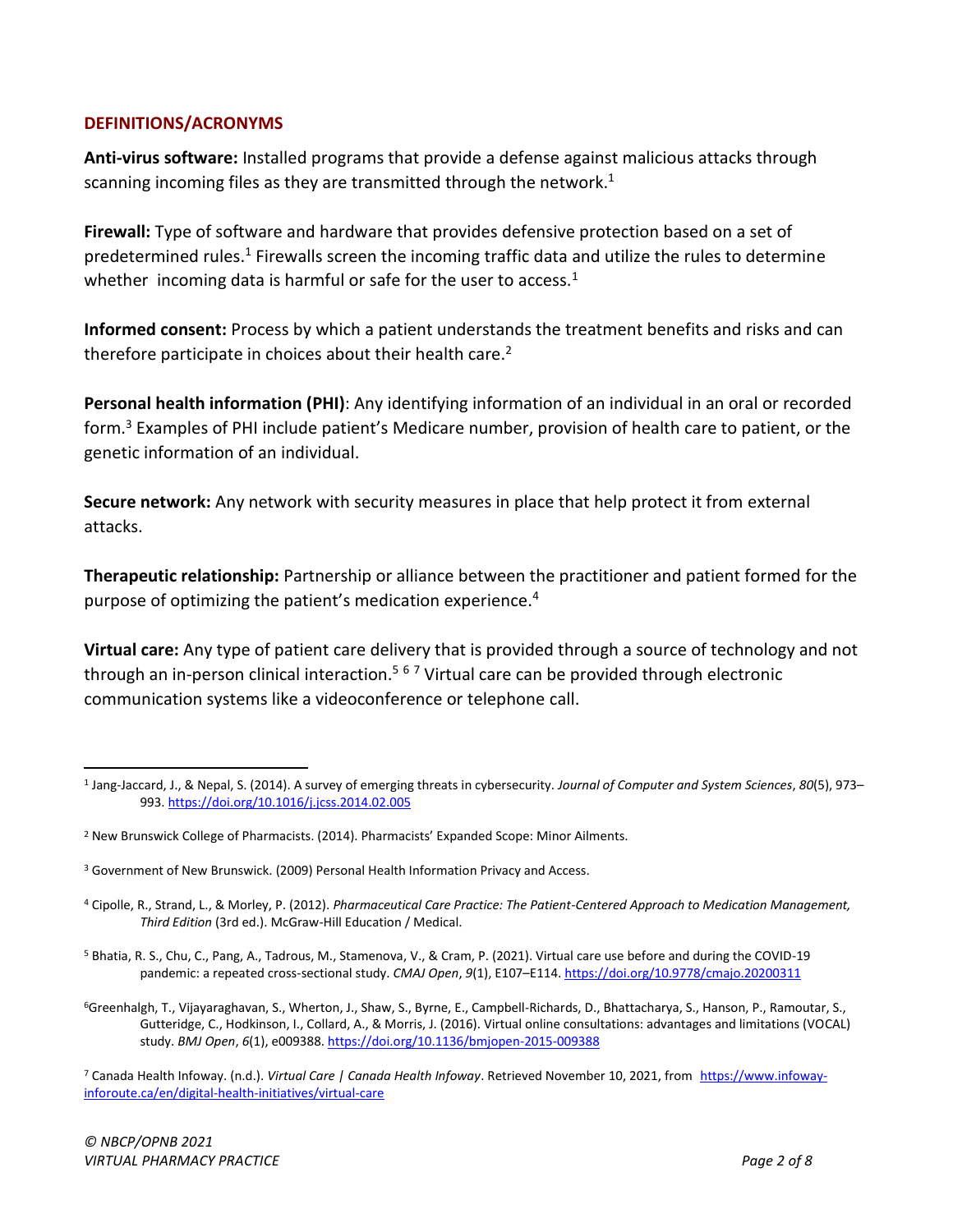**Virtual health**: The use of information technology or electronic tools to provide a range of health care services that does not involve direct interface with clients.<sup>8</sup> An example of virtual heath in pharmacy practice is remote review of medication orders. Virtual health differs from virtual care in that it does not include direct interface with a patient.

**Virtual pharmacy practice:** Term that encompasses virtual care and virtual health in the context of pharmacy practice



**Virtual private network (VPN):** A private communication network that establishes secure connection between two points, such as a computer from a remote worksite and an organization's network. VPN acts like a tunnel to allow encrypted data move securely through the Internet.<sup>9</sup>

# **PURPOSE**

This policy outlines the expectations of pharmacy professionals engaging in virtual pharmacy practice such that patients receive quality care. The policy applies to two aspects of virtual pharmacy practice:

- 1. Virtual Care
- 2. Virtual Health

# **INTRODUCTION**

Virtual pharmacy practice has long been established in the form of pharmacy professionals providing virtual patient care via telephone. More recently, virtual patient care has been achieved using novel communication technologies such as video/audio conferencing, and text communications. Virtual health is occurring routinely when professionals remotely access and create patient-related data.<sup>[6](#page-1-1)6</sup>

Patients may experience preference for receiving care virtually.<sup>10</sup> However, virtual pharmacy practice may expose patients to risks such as:

<sup>8</sup> Task Team on Equitable Access to Virtual Care. (2021, June). *Enhancing Equitable Access to Virtual Care in Canada*. Health Canada. [https://www.canada.ca/content/dam/hc-sc/documents/corporate/transparency\\_229055456/health-agreements/bilateral](https://www.canada.ca/content/dam/hc-sc/documents/corporate/transparency_229055456/health-agreements/bilateral-agreement-pan-canadian-virtual-care-priorities-covid-19/template-ett-report-docx-eng.pdf)[agreement-pan-canadian-virtual-care-priorities-covid-19/template-ett-report-docx-eng.pdf](https://www.canada.ca/content/dam/hc-sc/documents/corporate/transparency_229055456/health-agreements/bilateral-agreement-pan-canadian-virtual-care-priorities-covid-19/template-ett-report-docx-eng.pdf)

<sup>9</sup> Canadian Centre for Cyber Security. (2019). *Virtual Private Networks*. [https://cyber.gc.ca/en/guidance/virtual-private-networks](https://cyber.gc.ca/en/guidance/virtual-private-networks-itsap80101)[itsap80101](https://cyber.gc.ca/en/guidance/virtual-private-networks-itsap80101)

<sup>10</sup> Reasons may include, but are not limited to, avoiding time constraints in accessibility of professional services, surmounting of patient mobility issues, elimination of geographic barriers, patient privacy (e.g. abusive relationships) and avoidance of public exposure (e.g. infectious disease, social anxiety).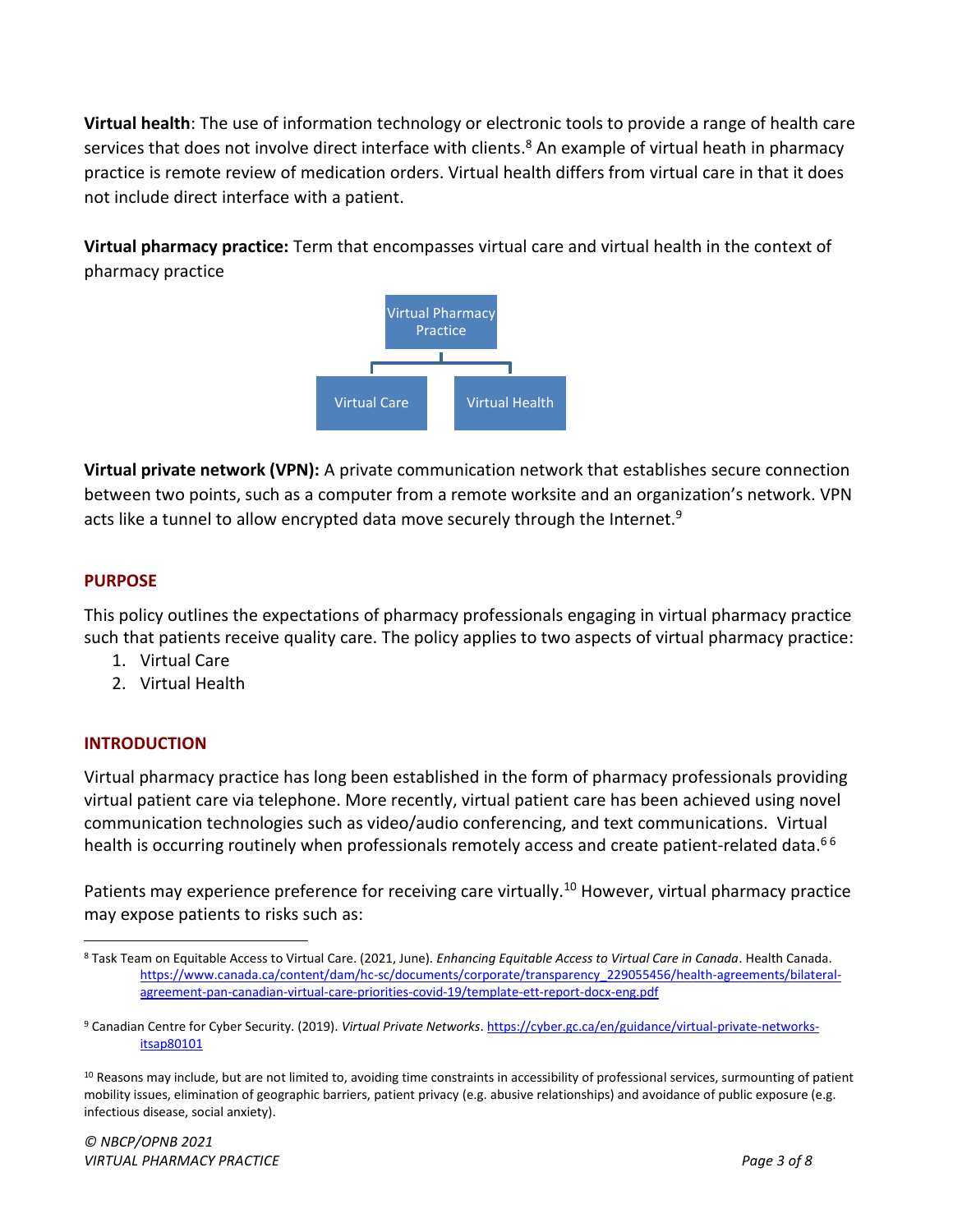- Breaches of privacy and confidentiality
- Technology failure resulting interruption in care
- Inappropriate use of virtual care

The following policy sets out requirements for engaging in virtual pharmacy practice generally (Section 1) followed by more specific requirements for virtual health (Section 2) and virtual care (Section 3).

#### **1.0 VIRTUAL PHARMACY PRACTICE**

#### **1.1 PRIVACY AND CONFIDENTIALITY OF PERSONAL HEALTH INFORMATION (PHI)**

Virtual pharmacy practice must comply with the requirements outlined in New Brunswick's Personal Health Information Privacy and Access Act (PHIPPA) and pharmacy legislation pertaining to privacy and confidentiality (See Appendix 1).

Privacy and confidentiality of PHI is at greater risk through the provision of virtual pharmacy practice as compared with in-person practice. Given the patient and/or the pharmacy professional's location is external to the pharmacy, there may be less control over the environment in which practice occurs. Electronically transmitted information can be intercepted by individuals outside the circle of care and electronic media (text, photographs, video or sound) are more easily shared and may be at greater risk of inadvertent transmission or storage on devices. Pharmacy professionals must apply due diligence to prevent breaches of confidentiality or privacy due to factors within their control.

If privacy and confidentiality breaches occur, response must comply with privacy legislation and the policies and procedures established within the pharmacy's quality management program (QMP).

# **1.2 TECHNOLOGY AND TECHNOLOGICAL SAFEGUARDS**

The technology and electronic communication systems used to practice pharmacy virtually must be reliable, professional and possess the necessary safeguards to protect patient privacy, confidentiality, and PHI.

Provision of virtual pharmacy services that occurs external to their practice site may require access to PHI that is stored within their practice site system. PHI must be accessed in a safe and protected manner.

The QMP of any pharmacy engaging in virtual practice must include policy and procedure that establishes technological safeguards. Policy and procedure must (at a minimum):

• Apply to any devices (internal and external to the practice) used in accessing PHI.<sup>11</sup>

<sup>11</sup> Canadian Center for Cyber Security. (2020). *Cyber Security for Healthcare Organizations: Protecting Yourself Against Common Cyber Attacks*[. https://cyber.gc.ca/en/guidance/cyber-security-healthcare-organizations-protecting-yourself-against-common-cyber-attacks](https://cyber.gc.ca/en/guidance/cyber-security-healthcare-organizations-protecting-yourself-against-common-cyber-attacks)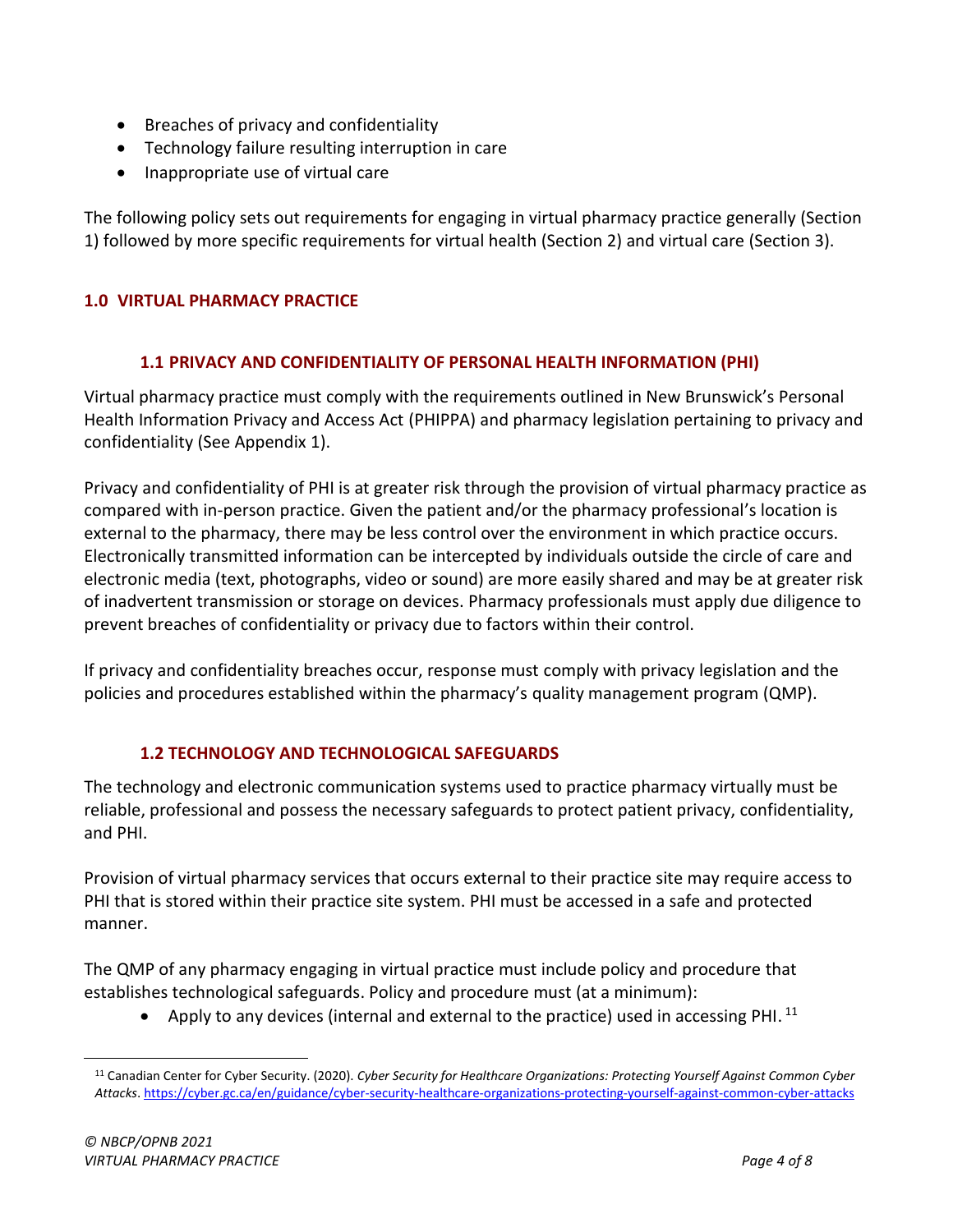- Incorporating secure network requirements, VPNs, and security tools such as firewalls and anti-virus software.
- Describe the process for transmitting or creating clinical documentation of virtual care.
- Outline a process to ensure access to PHI is revoked when staff depart from their position.
- Outline a process to ensure devices used by former employees do not enable transmission of PHI intended for the previous user

#### **1.3 NETWORK REQUIREMENTS**

All web-based communications and electronically transmitted patient information must take place over secured networks. Pharmacy professionals are responsible for determining whether a communication platform is secure or not.

#### **1.4 CONTINGENCY PLANNING**

If a technology fails secondary to factors such as downtime, internet outage or cyber attack, there must be a process established within the QMP that directs:

- Measures to be taken to retain necessary documentation of the interrupted activity
- Timely backing up of data
- Process to ensure patient health is not compromised during a service disruption.

#### **2.0 VIRTUAL HEALTH**

Virtual health services must maintain integrity and security of PHI. Managers and pharmacy professionals must establish and comply with policies and procedures for all virtual health operations, as part of the pharmacy's QMP. These policies and procedures must align with requirements as set out within the Pharmacy Act, Regulations, NAPRA's Standards of Practice, and NAPRA's Pharmacy Practice Management System (PPMS). Pharmacy professionals engaging in virtual health activities must complete required documentation and ensure security control within the pharmacy practice management software and the New Brunswick Drug Information System (DIS).

# **3.0 VIRTUAL CARE**

#### **3.1 ELECTRONIC COMMUNICATION SYSTEM SELECTION**

The pharmacy manager or pharmacy professional must select an electronic communication system that is:

- Professional: The communication system must engender patient trust and align with the Code of Ethics. The interface design must be neutral and free of distracting graphics or messaging
- Reliable: To minimise risk of interrupted care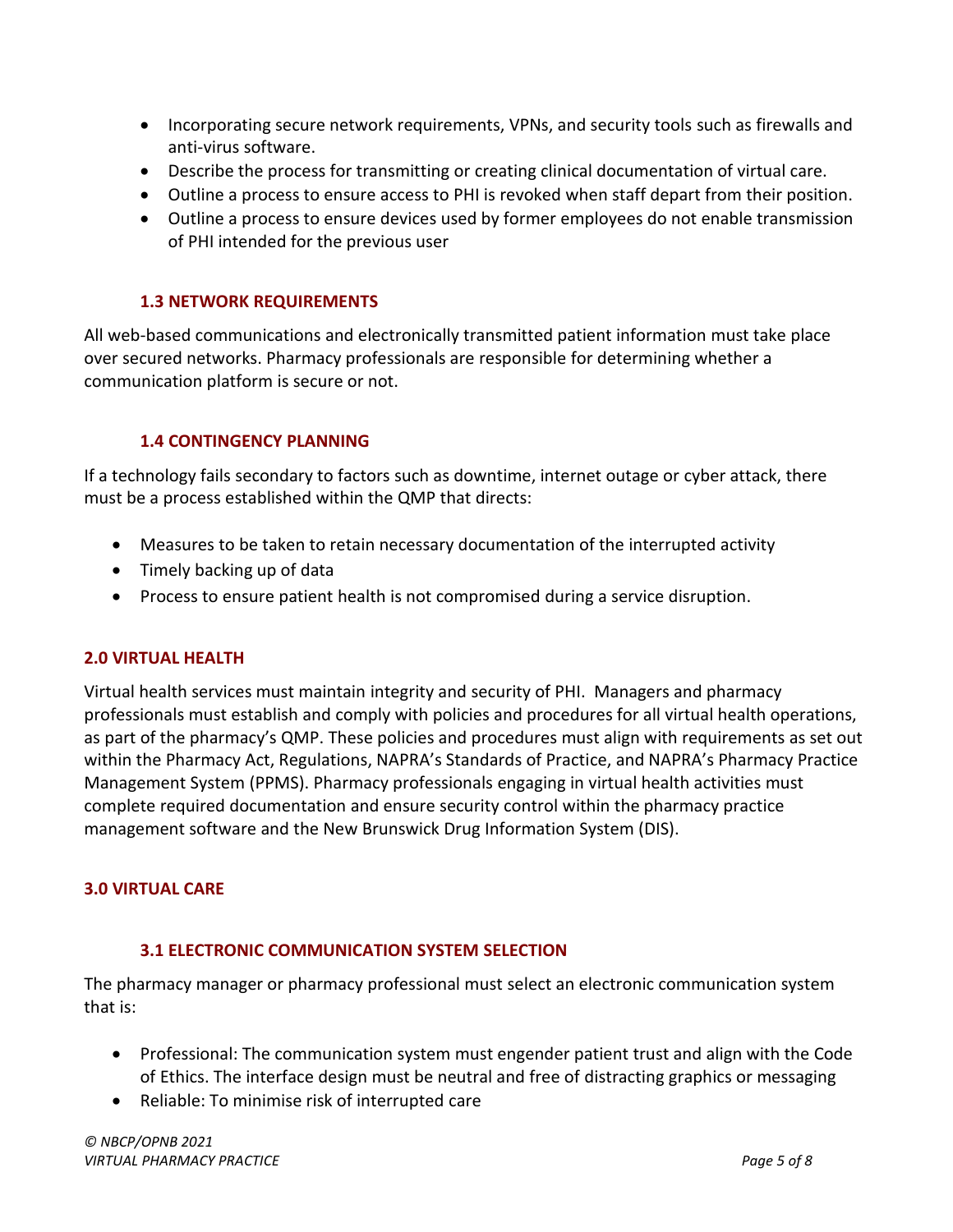• Secure: To ensure communications and data remain private and confidential

# **3.2 APPROPRIATENESS OF VIRTUAL CARE**

Pharmacy professionals must assess whether the individual patient is an appropriate candidate for virtual care. Important considerations in this assessment include:

- **Access to Technology**: Pharmacy professionals should discern whether their patient(s) have ready access to electronic devices and network connection.
- **Therapeutic Relationship**: Virtual care can only be provided to a patient with whom the pharmacy professional has an established relationship or with whom a relationship can be forged via a direct virtual interaction.<sup>12</sup>
- **Care Considerations**: The practice of virtual pharmacy must meet all standards of practice, Code of Ethics, legislative requirements, and policies specified by the New Brunswick College of Pharmacists.
	- $\circ$  Patient Factors: Pharmacy professionals must use professional judgement and decide whether virtual care is appropriate for their patient. The pharmacy professional must consider the patient's level of technology literacy, health status, specific health needs, communication challenges (language, cognition, hearing, vision), and other personal circumstances.<sup>13</sup> Depending on the patient's needs, virtual care alone may not be an appropriate substitute for in-person care. Virtual care may only be provided if the patient can be provided effective and safe care using the technology available.
	- o Assessment Factors: The physical presence of a patient allows a professional to observe and perform active as well as passive physical assessment on a patient. Benefits of inperson assessment may outweigh the benefits to a virtual assessment if relevant data cannot be collected using the technology involved.

# **3.3 PATIENT CONSENT**

Pharmacy professionals must obtain informed consent from the patient or their substitute decisionmaker, and document the consent in the patient record, prior to providing virtual care. Pharmacy professionals must communicate relevant measures in place to provide ethical, safe and effective patient care such as:

- Measures to prevent confidential conversation being overhead or someone unintentionally accessing the communication
- How their privacy, confidentiality, and PHI will be protected

 $12$  The interaction may be with the patient, their agent or their caregiver

<sup>13</sup> Ontario College of Pharmacists. (2021). *Virtual Care Policy*[. https://www.ocpinfo.com/regulations-standards/practice-policies](https://www.ocpinfo.com/regulations-standards/practice-policies-guidelines/virtual-care-policy/)[guidelines/virtual-care-policy/](https://www.ocpinfo.com/regulations-standards/practice-policies-guidelines/virtual-care-policy/)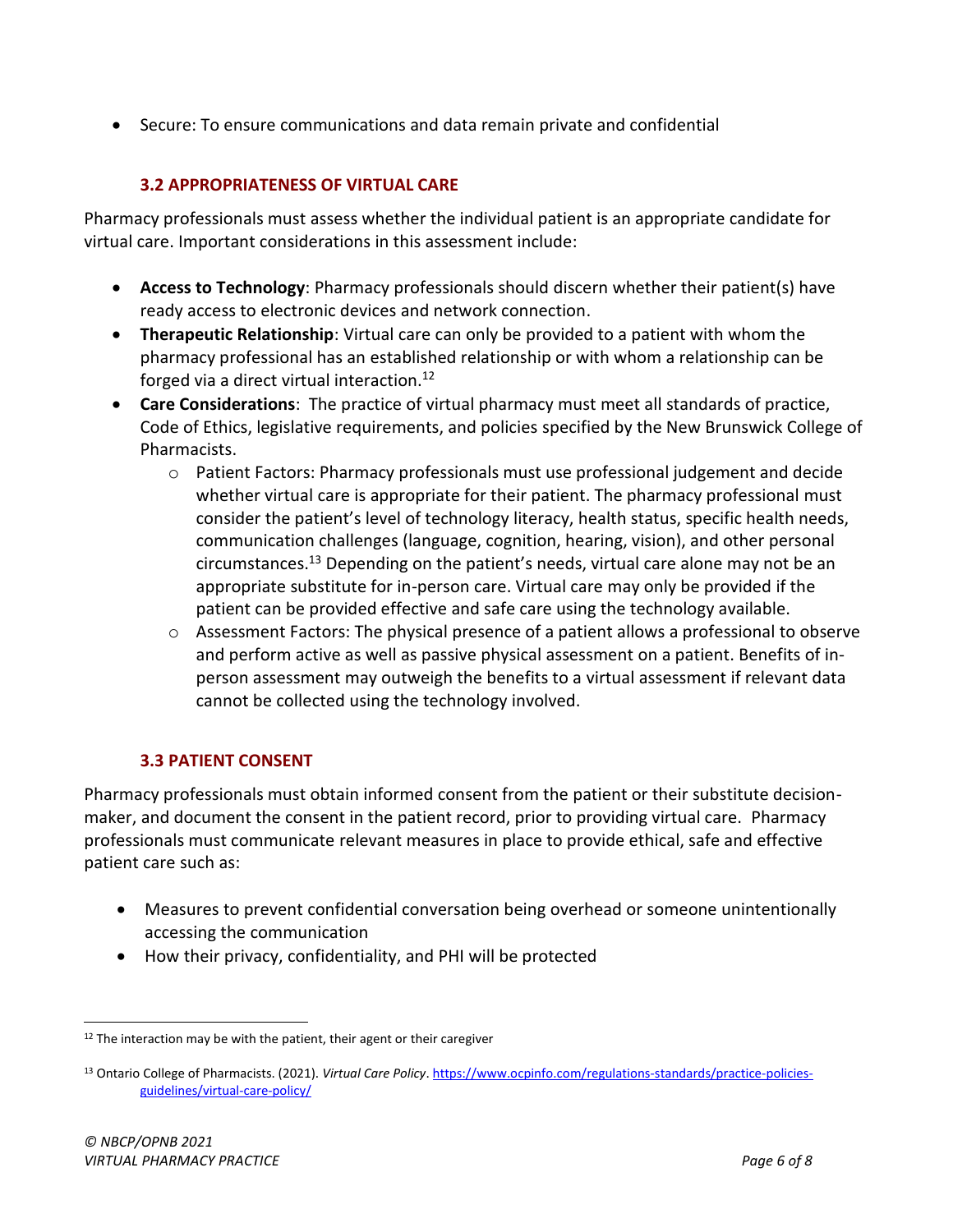- Delays in treatment resulting from requiring a subsequent in-person assessment due to inability to perform some aspects of patient assessment virtually
- The contingency plan in the case of technology failure resulting in a delay to their care

If the patient does not consent, pharmacy professionals must ensure the patient receives care in a timely and appropriate manner.